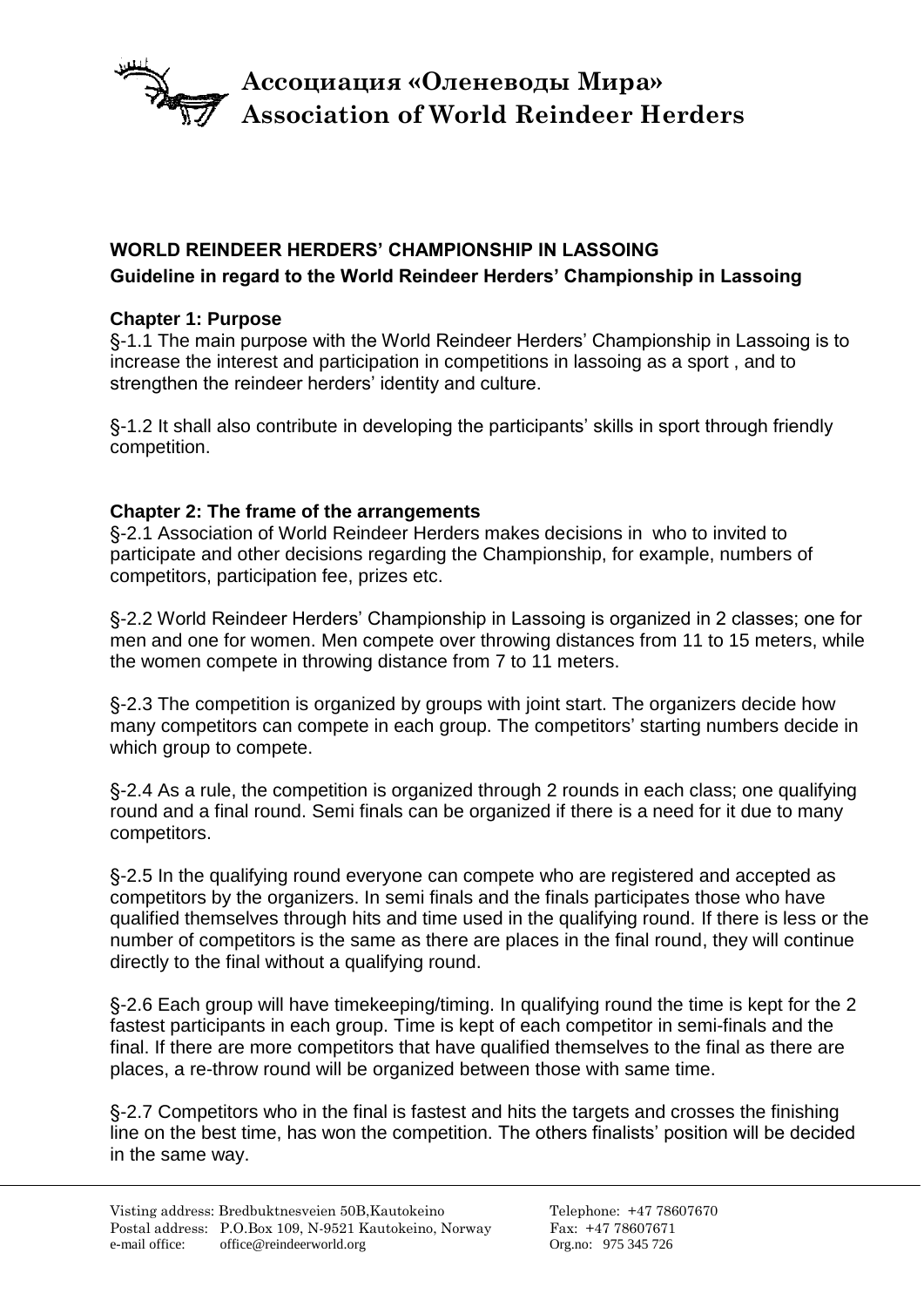#### **Chapter 3: The form of the competition arena**

§-3.1 Throwing boxes and rows: The arena can consist with up to 8 rows including throwing boxes. Each row shall have 5 throwing boxes after each other with a narrow threshold between the boxes. The throwing boxes shall be four-sided; 1.5 meters broad and 1 meter long.

The throwing boxes shall not have walls that hinder use of lasso, but consist of fast thresholds which mark the line in which the competitor has to stay when throwing. The rows with throwing boxes can be fastened to each other. They must be fastened so they do not move during the competition.

§-3.2 Target and side poles: Each throwing row shall have a target. This can be a pole or reindeer antlers (antlers pair). In addition, side poles shall be put up which mark the target area.

§-3.3 Use of target pole: If target pole is used, the requirement is that all target poles and the side poles shall be in same height level, and not exceed the height of 75 cm. All target poles must have same color. They shall easily be distinguished from the side poles, which have to be in another color. The distance between the target poles and the side poles shall be 75 cm. The target and side poles shall be fastened in a way that they do not loosen and move during the competition.

§-3.4 Use of reindeer antlers: If reindeer antlers (pair of antlers) are used as targets, then it requires that all target antlers have to be of approximately same size. They shall not be higher than the side poles, and in no way exceed the height of 75 cm above the ground. The target antlers shall be placed in the middle of the throwing area. The distance from the middle of the antlers to the side poles shall be 75 cm. Target antlers shall be put up in a way so they do not move during the competition.

§-3.5 Throwing distance: Target and side poles shall be in a distance of 7 meters from the front throwing box in the women's competition, and 11 meters from the front throwing box in the men's competition.

§-3.6 Starting and finishing line: A separate starting and finishing line is to be made in a distance of 25 meters from the backmost throwing boxes. This line shall be made in a way that it does not move during the competition.

#### **Chapter 4: Organizing of the competition**

§-4.1 The competition is organized in groups of minimum 2 maximum 8 competitors with joint start.

§-4.2 The competitors start from the marked starting and finishing line behind the throwing boxes. After the starting signal is given and the stopwatches have been started, the competitors run to the front throwing box in their row and start to throw.

§-4.3 The lasso shall be stretched out before the start. It is not allowed to coil up the lasso on beforehand. Immediately after the starting signal is given, the lasso can coil up while the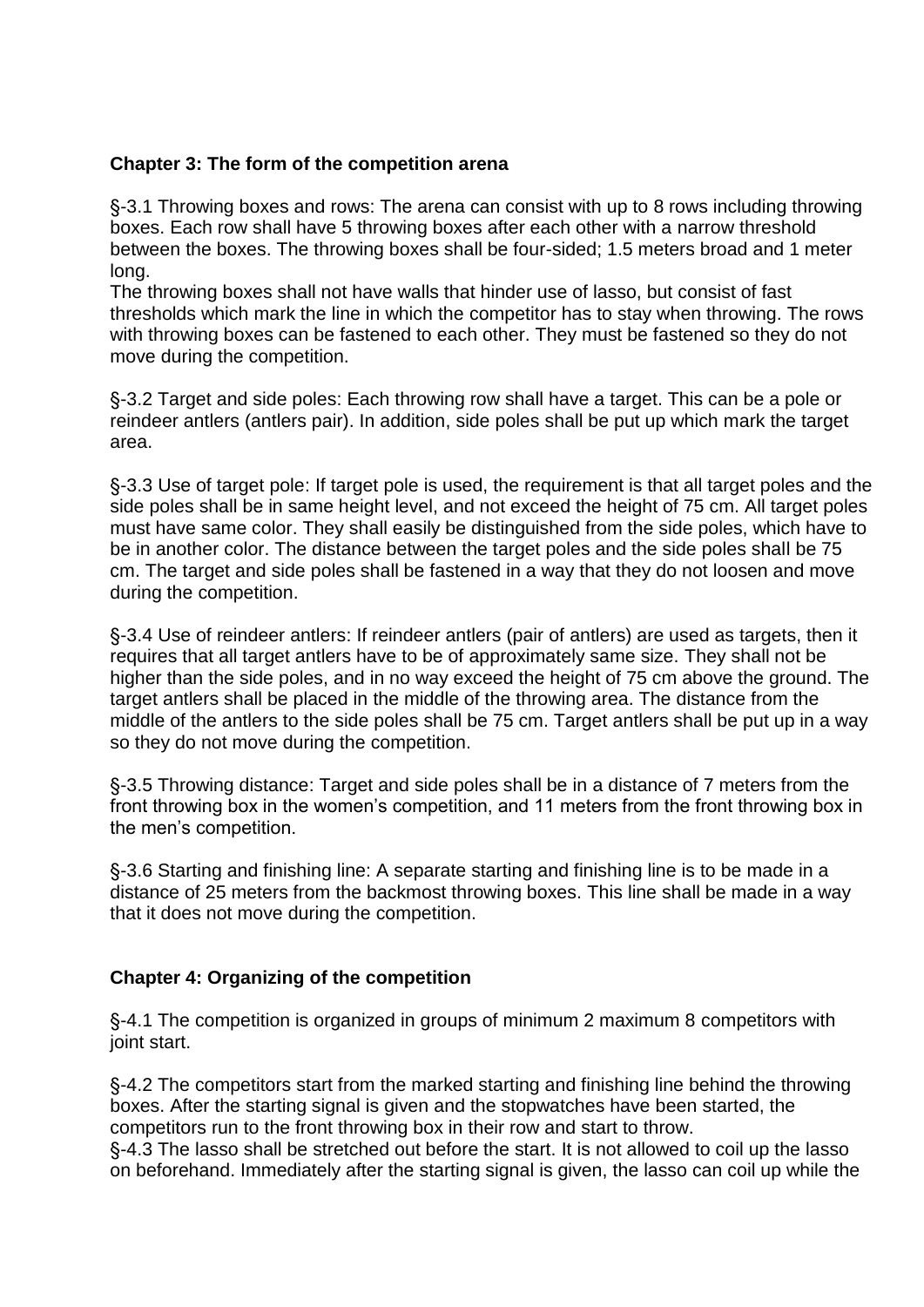competitor is running to the throwing box.

§-4.4 Each competitor decides what kind of lasso to use. The requirement to lasso is that it shall be made of one material. If the lasso consists of several parts, all the parts shall be made of the same material. There are no special decisions in regard to the length of the lasso. Neither is there any special decisions made in regard to the lassoring. It is allowed to have lassoring in both ends of the lasso. The competitors can also change the lasso during the competition.

§-4.5 Throwing of lasso starts from the front throwing box (closest to the target), and the competitor can jump back to the next throwing box immediately after hit is accepted and registered/marked. In this way the competitor jumps constantly backwards until hits from all throwing boxes are accepted. Then the competitor runs over the starting and finishing line behind the backmost throwing box. The competitor's position is decided by the time when passing the line.

§-4.6 As hit is accepted when the lasso is fasten in the target pole/target antlers without being fasten at the same time in one or both side poles. With fasten means that the lasso can be tighten and without the loop falling of the target.

§-4.7 It is no limitations in how many times to throw from each throwing box. It is allowed to use as many throws as needed until getting an accepted hit. It is not allowed to drop the lasso from both hands during the throw. The throw will automatic be counted as a miss if lasso is dropped. The competitor cannot neither step over the throwing boxes marked thresholds when throwing. If stepping over the thresholds the throw is accounted automatic as a miss.

§-4.8 Under the competition there shall be minimum 2 judges who supervise the competition from both sides of the arena. Their task is to supervise that the competitors not step over the throwing boxes thresholds and that the competitors not jump over a throwing box during the competition. If breaking the rules the side judges shall immediately give message and instructions to the competitor, and the throw is automatic counted as a miss. By constant breaking the rules and the instructions from the judges, the competitor can be disqualified.

§-4.9 For each throwing row there shall be an own hit judge who shall stand behind the target pole/target antlers. The target judge's task is to register hits and ensure that the competitor not drop the lasso on the ground. The target judge shall immediately give sign with the arms if the throw is counted as a hit or a miss. When the target judge put the arms to both side, it means that the throw is counted as a miss. By an accepted throw the target judge stretches his hand up, and then the competitor can jump over to the throwing box next back, if the side judges have no objections to the throw.

§-4.10 The target judges are assisted by a person on both sides who's task is to loosen the lasso from the target and side poles. The competitor herself/himself shall not have to leave the throwing box in order to loosen the lasso.

§-4.11 When the competitor has accepted hits from all the five throwing boxes in his/her row, the competitor shall immediately run over the starting and finishing line behind the backmost throwing box. The lasso shall be held in the hand until the starting and finishing line is passed. If the lasso is dropped before passing the line, the competitor has to go back to get